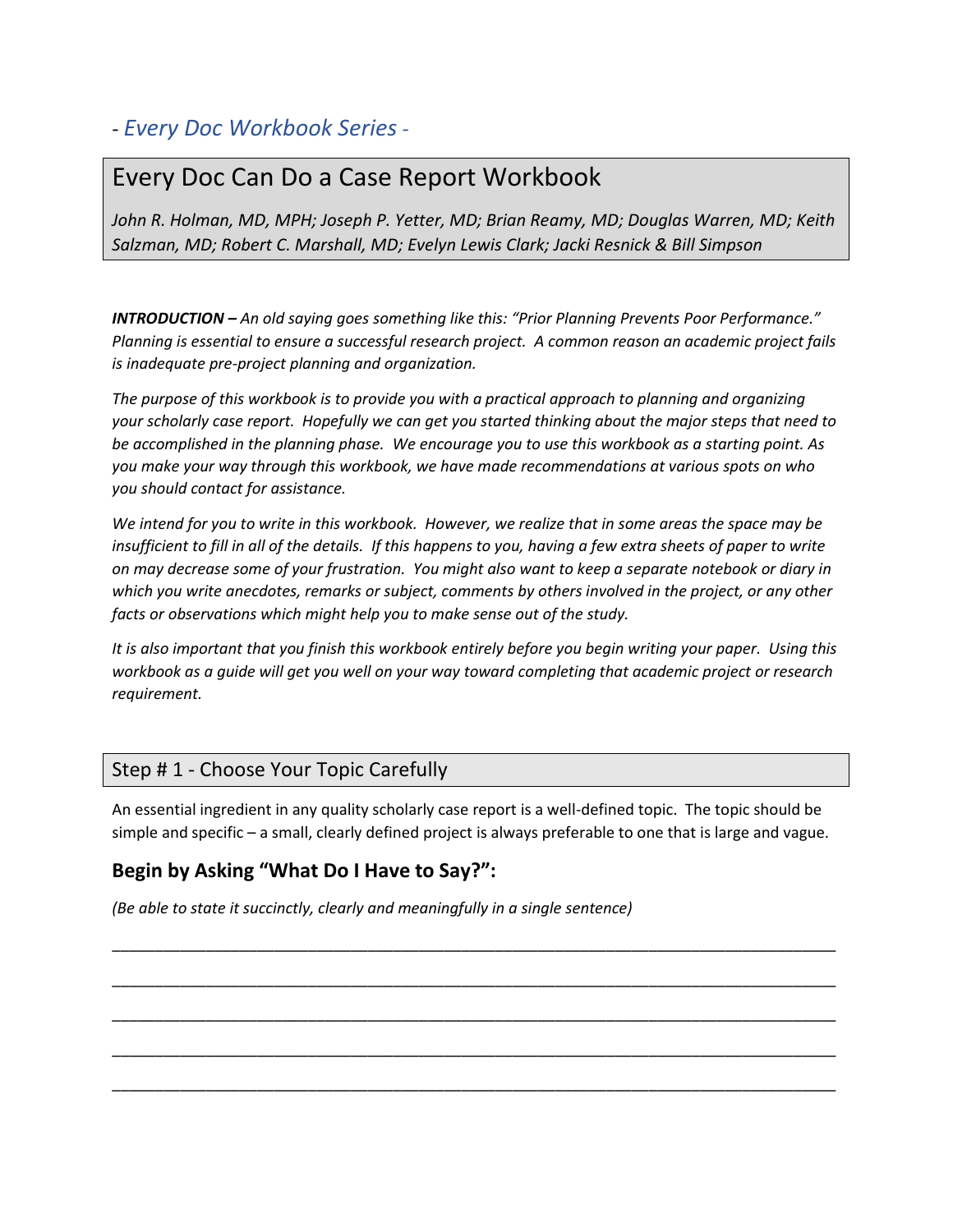## **Is the paper worth writing?**

*(Apply the "so-what" test. Is your topic new, true and important?)*

There are four types of **major case reports**. If your case fits into one of these categories, then continuing your project is appropriate. The four types are

- 1. Unique, previously undescribed syndrome or disease.
- 2. Unexpected association of diseases that may represent causal relationship.
- 3. An important variation from an expected pattern.
- 4. Unexpected evolution suggesting a therapeutic or adverse drug reaction.

There are also so-called **minor case reports**. If your project falls into one of these categories, publication may be more challenging, but conference presentation is a reasonable goal.

- 1. The "*Everyone*-Should-Remember" case. Uncommon features in a common case.
- 2. The "Grand-Rounds" case. A complex case that leads to an exhaustive literature review.
- 3. The "I-Am-A-Clever-Chap" case. A lucky clinician stumbles onto a valuable clue to diagnosis or treatment by accident.
- 4. The "Variations-on-a-Well-Known-Theme" case. A class of drugs has a certain side effect. The same adverse effect occurs in a new drug.
- 5. The Goodness! Book-of-Medical-World-Records" case. Your case is the oldest patient with fungal endocarditis by 5 years. New?

\_\_\_\_\_\_\_\_\_\_\_\_\_\_\_\_\_\_\_\_\_\_\_\_\_\_\_\_\_\_\_\_\_\_\_\_\_\_\_\_\_\_\_\_\_\_\_\_\_\_\_\_\_\_\_\_\_\_\_\_\_\_\_\_\_\_\_\_\_\_\_\_\_\_\_\_\_\_\_\_\_\_\_\_\_

\_\_\_\_\_\_\_\_\_\_\_\_\_\_\_\_\_\_\_\_\_\_\_\_\_\_\_\_\_\_\_\_\_\_\_\_\_\_\_\_\_\_\_\_\_\_\_\_\_\_\_\_\_\_\_\_\_\_\_\_\_\_\_\_\_\_\_\_\_\_\_\_\_\_\_\_\_\_\_\_\_\_\_\_\_

\_\_\_\_\_\_\_\_\_\_\_\_\_\_\_\_\_\_\_\_\_\_\_\_\_\_\_\_\_\_\_\_\_\_\_\_\_\_\_\_\_\_\_\_\_\_\_\_\_\_\_\_\_\_\_\_\_\_\_\_\_\_\_\_\_\_\_\_\_\_\_\_\_\_\_\_\_\_\_\_\_\_\_\_\_

\_\_\_\_\_\_\_\_\_\_\_\_\_\_\_\_\_\_\_\_\_\_\_\_\_\_\_\_\_\_\_\_\_\_\_\_\_\_\_\_\_\_\_\_\_\_\_\_\_\_\_\_\_\_\_\_\_\_\_\_\_\_\_\_\_\_\_\_\_\_\_\_\_\_\_\_\_\_\_\_\_\_\_\_\_

\_\_\_\_\_\_\_\_\_\_\_\_\_\_\_\_\_\_\_\_\_\_\_\_\_\_\_\_\_\_\_\_\_\_\_\_\_\_\_\_\_\_\_\_\_\_\_\_\_\_\_\_\_\_\_\_\_\_\_\_\_\_\_\_\_\_\_\_\_\_\_\_\_\_\_\_\_\_\_\_\_\_\_\_\_

\_\_\_\_\_\_\_\_\_\_\_\_\_\_\_\_\_\_\_\_\_\_\_\_\_\_\_\_\_\_\_\_\_\_\_\_\_\_\_\_\_\_\_\_\_\_\_\_\_\_\_\_\_\_\_\_\_\_\_\_\_\_\_\_\_\_\_\_\_\_\_\_\_\_\_\_\_\_\_\_\_\_\_\_\_

\_\_\_\_\_\_\_\_\_\_\_\_\_\_\_\_\_\_\_\_\_\_\_\_\_\_\_\_\_\_\_\_\_\_\_\_\_\_\_\_\_\_\_\_\_\_\_\_\_\_\_\_\_\_\_\_\_\_\_\_\_\_\_\_\_\_\_\_\_\_\_\_\_\_\_\_\_\_\_\_\_\_\_\_\_

\_\_\_\_\_\_\_\_\_\_\_\_\_\_\_\_\_\_\_\_\_\_\_\_\_\_\_\_\_\_\_\_\_\_\_\_\_\_\_\_\_\_\_\_\_\_\_\_\_\_\_\_\_\_\_\_\_\_\_\_\_\_\_\_\_\_\_\_\_\_\_\_\_\_\_\_\_\_\_\_\_\_\_\_\_

# **Determine which category of case reports your project falls into.**

### **Determine the appropriate audience and journal.**

*(Ask "who will care?" Determine the scope of the journal and discuss with a mentor.)*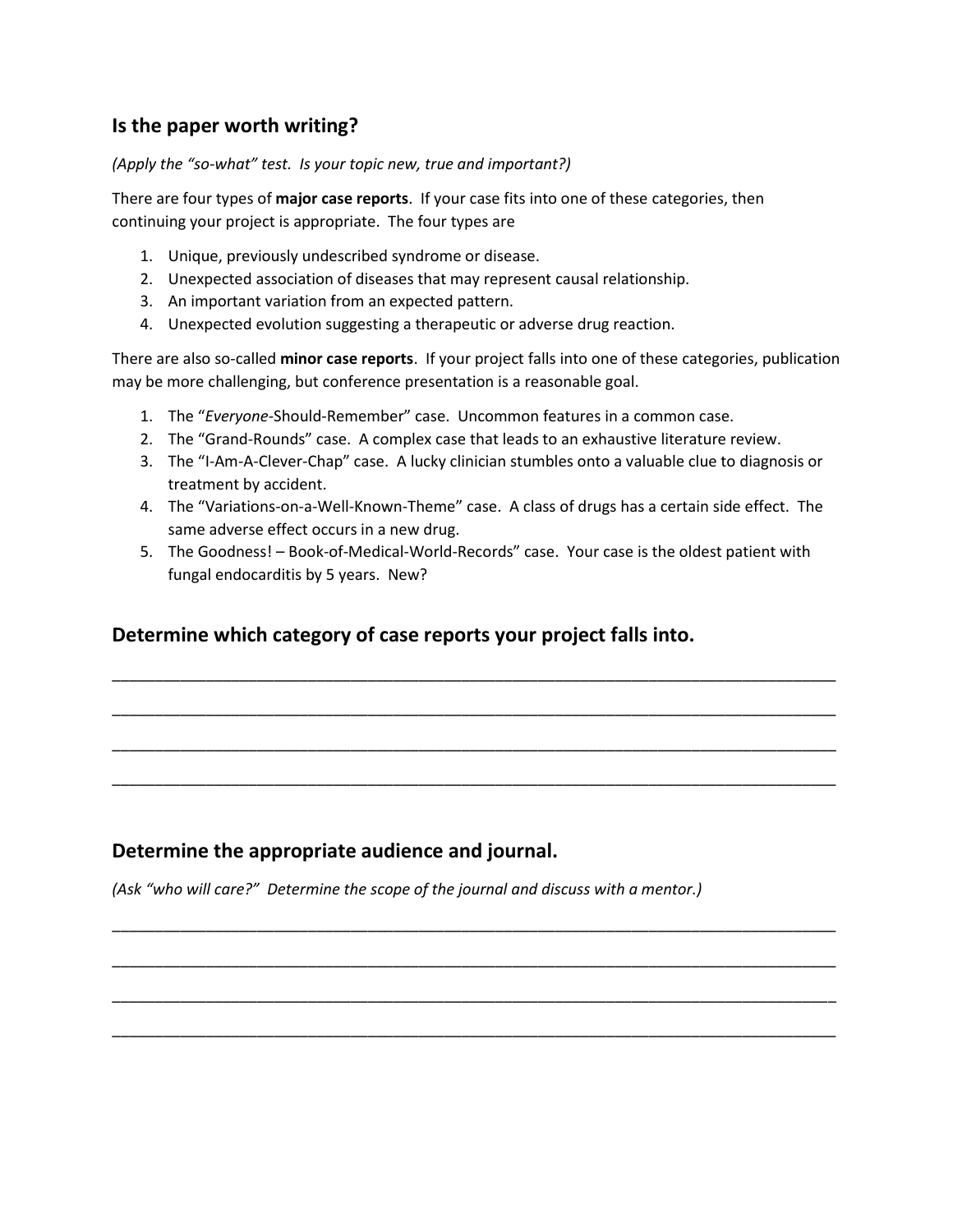As you complete this workbook, you may find it useful to rewrite (refine) your topic several times. Each revision should have greater precision and narrower scope in your search for a workable topic.

# Step # 2 - Hit the Library (Lit Search)

Your next step is to learn as much as you can about what others have done (literature search and review). A good literature review lets you find out what is out there, helps you define your topic and updates your knowledge about the subject in which you are interested (makes you an "expert" in that area). To get the most out of your search, you need an effective plan.

Begin your search by looking at the references cited in recent textbooks and the articles in your library. You should also browse the current issues of pertinent journals in your medical library and ask other providers for a chance to look at their journals and textbooks. You should next use a computerized bibliographic database from the Nation Library of Medicine (NLM, MEDLARS). The NLM has several databases with ethics, chemistry, toxicology, cancer, medical history, AIDS and health planning and administration. Probably the most-often used database from the NLM is MEDLINE which contains most of the medical journal articles from 1966 onward. Another useful NLM database is CATLINE which contains lists of books, monographs, government documents, statistical sources and historical material. Finally, don't forget to look at non-medical databases such as Science Citation Index and others dealing with subjects such as biology, psychology, sociology and education.

A medical librarian has the expertise to help you with searching these databases and is a valuable resource you should not overlook. However, if you do not have immediate access to a librarian, you can do the search yourself by going straight to the home page of the National Library of Medicine [\(https://www.nlm.nih.gov/\)](https://www.nlm.nih.gov/); simple on-line instructions guide you through the process of using on-line Internet Grateful Med. Another useful home page of the National Library of Medicine uses PubMed [\(http://www.ncbi.nlm.nih.gov/PubMed/\)](http://www.ncbi.nlm.nih.gov/PubMed/); using this search mechanism requires a bit more expertise. Both of these home pages have a link to Loansome Doc, a feature that allows users to order full-text copies of articles from a local medical library (local fees and delivery methods vary) and users must register to use this service.

Although searching the NLM databases is extremely important, you will probably not find all of the important articles you will need. Studies have shown that only half of the relevant articles are typically retrieved at the beginning. As such, it is important for you to look for additional references in the bibliographies of the article that you initially find.

Once you have the list of articles from your search, your next step is to obtain and then review those articles. Reading the abstracts will let you know if the article is pertinent to your study or irrelevant (and thus throw out). Once you have the articles you feel are pertinent to your study, you should then use a systematic way to read them.

As you critically read each article, ask the following …

- What is the purpose(s) of the study?
- What did the author(s) find from their literature review?
- Are the hypothesis and question(s) relative to your topic?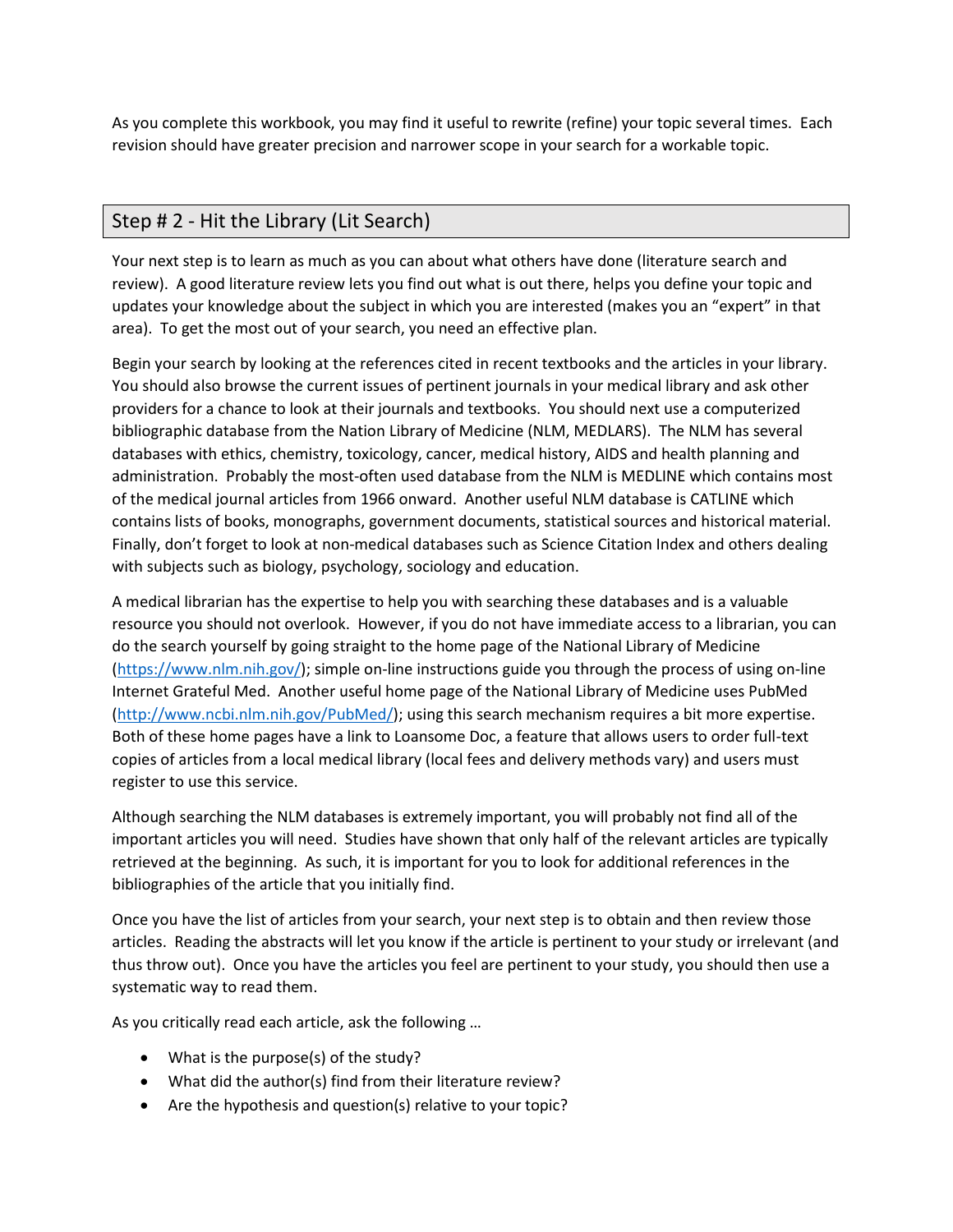- Is the methodology of the study sound?
- What problems were encountered and what were the limitations of the study?
- Do the conclusions and recommendations follow logically from the results?

You may want to make notes on the article itself or on a separate sheet of paper. When you are done reading these articles, you should have a good idea of what has been accomplished, how it was done, the problems that others have had in their studies and how the results of you study can add to the existing field of knowledge. At this time, you may also want to write a summary of your literature search which would later serve as a basis for the introduction and discussion sections of your paper.

For additional information on how to conduct a literature search, we recommend the following material:

<https://www.usafp.org/research/research-tools/#research-and-design>

[https://www.usafp.org/research/wp-content/uploads/2020/05/chapter-3-from-the-recipe-how-to](https://www.usafp.org/research/wp-content/uploads/2020/05/chapter-3-from-the-recipe-how-to-conduct-a-literature-search.pdf)[conduct-a-literature-search.pdf](https://www.usafp.org/research/wp-content/uploads/2020/05/chapter-3-from-the-recipe-how-to-conduct-a-literature-search.pdf)

### Step # 3 - Justify Your Topic

Based upon your literature search, evaluate your initial question and answer the following questions:

- Who cares about the topic?
- Is the topic appropriate based upon what is already written in the literature?
- What is the current opinion about your topic? Is there a consensus or is the opinion divided?
- Is the topic you are reviewing unique, or has it been "beaten to death" already in the literature? How does your topic add to what already exists? *(Key question for scholarly case reports)*

Write a paragraph to justify your article – consider the above questions but feel free to modify or add to them.

\_\_\_\_\_\_\_\_\_\_\_\_\_\_\_\_\_\_\_\_\_\_\_\_\_\_\_\_\_\_\_\_\_\_\_\_\_\_\_\_\_\_\_\_\_\_\_\_\_\_\_\_\_\_\_\_\_\_\_\_\_\_\_\_\_\_\_\_\_\_\_\_\_\_\_\_\_\_\_\_\_\_\_\_\_

\_\_\_\_\_\_\_\_\_\_\_\_\_\_\_\_\_\_\_\_\_\_\_\_\_\_\_\_\_\_\_\_\_\_\_\_\_\_\_\_\_\_\_\_\_\_\_\_\_\_\_\_\_\_\_\_\_\_\_\_\_\_\_\_\_\_\_\_\_\_\_\_\_\_\_\_\_\_\_\_\_\_\_\_\_

\_\_\_\_\_\_\_\_\_\_\_\_\_\_\_\_\_\_\_\_\_\_\_\_\_\_\_\_\_\_\_\_\_\_\_\_\_\_\_\_\_\_\_\_\_\_\_\_\_\_\_\_\_\_\_\_\_\_\_\_\_\_\_\_\_\_\_\_\_\_\_\_\_\_\_\_\_\_\_\_\_\_\_\_\_

\_\_\_\_\_\_\_\_\_\_\_\_\_\_\_\_\_\_\_\_\_\_\_\_\_\_\_\_\_\_\_\_\_\_\_\_\_\_\_\_\_\_\_\_\_\_\_\_\_\_\_\_\_\_\_\_\_\_\_\_\_\_\_\_\_\_\_\_\_\_\_\_\_\_\_\_\_\_\_\_\_\_\_\_\_

\_\_\_\_\_\_\_\_\_\_\_\_\_\_\_\_\_\_\_\_\_\_\_\_\_\_\_\_\_\_\_\_\_\_\_\_\_\_\_\_\_\_\_\_\_\_\_\_\_\_\_\_\_\_\_\_\_\_\_\_\_\_\_\_\_\_\_\_\_\_\_\_\_\_\_\_\_\_\_\_\_\_\_\_\_

\_\_\_\_\_\_\_\_\_\_\_\_\_\_\_\_\_\_\_\_\_\_\_\_\_\_\_\_\_\_\_\_\_\_\_\_\_\_\_\_\_\_\_\_\_\_\_\_\_\_\_\_\_\_\_\_\_\_\_\_\_\_\_\_\_\_\_\_\_\_\_\_\_\_\_\_\_\_\_\_\_\_\_\_\_

\_\_\_\_\_\_\_\_\_\_\_\_\_\_\_\_\_\_\_\_\_\_\_\_\_\_\_\_\_\_\_\_\_\_\_\_\_\_\_\_\_\_\_\_\_\_\_\_\_\_\_\_\_\_\_\_\_\_\_\_\_\_\_\_\_\_\_\_\_\_\_\_\_\_\_\_\_\_\_\_\_\_\_\_\_

Based on the above, do you still feel that your project is justified? If yes, go on. If no, reword the question or find another topic.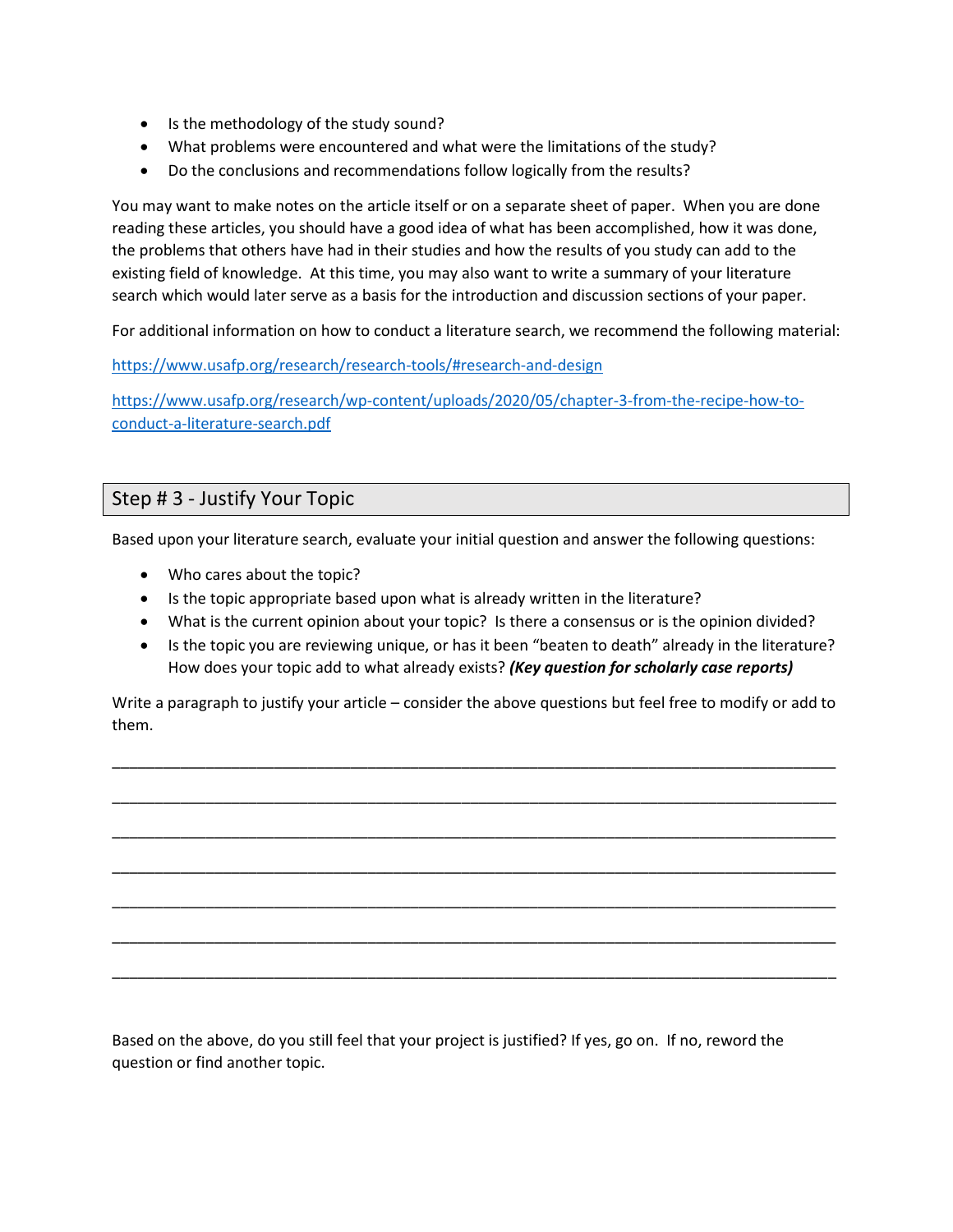## Step # 4 - Look at What Resources are Needed to Complete the Project

This is the appropriate time to see if you have the resources needed to successfully complete the research project.

**Time.** A key resource for busy clinicians or house staff is the time required to complete a project. Is your topic narrow enough to allow for a succinct write up? Or will you be reviewing 200 articles for a comprehensive review of hypertension? Take the opportunity now for an honest appraisal of your available time.

\_\_\_\_\_\_\_\_\_\_\_\_\_\_\_\_\_\_\_\_\_\_\_\_\_\_\_\_\_\_\_\_\_\_\_\_\_\_\_\_\_\_\_\_\_\_\_\_\_\_\_\_\_\_\_\_\_\_\_\_\_\_\_\_\_\_\_\_\_\_\_\_\_\_\_\_\_\_\_\_\_\_\_\_\_

\_\_\_\_\_\_\_\_\_\_\_\_\_\_\_\_\_\_\_\_\_\_\_\_\_\_\_\_\_\_\_\_\_\_\_\_\_\_\_\_\_\_\_\_\_\_\_\_\_\_\_\_\_\_\_\_\_\_\_\_\_\_\_\_\_\_\_\_\_\_\_\_\_\_\_\_\_\_\_\_\_\_\_\_\_

\_\_\_\_\_\_\_\_\_\_\_\_\_\_\_\_\_\_\_\_\_\_\_\_\_\_\_\_\_\_\_\_\_\_\_\_\_\_\_\_\_\_\_\_\_\_\_\_\_\_\_\_\_\_\_\_\_\_\_\_\_\_\_\_\_\_\_\_\_\_\_\_\_\_\_\_\_\_\_\_\_\_\_\_\_

**Reviewers.** Identification of a person in your hospital or clinic who can give you an honest appraisal and feedback on your paper BEFORE submitting it publication is very helpful.

**Patient Consent.** Written patient informed consent is a requirement for all case report projects, and it reflects the privacy trends and expectations of major journals and other presentation venues. Every attempt should be made to remove any personally identifiable information regarding the patient.

\_\_\_\_\_\_\_\_\_\_\_\_\_\_\_\_\_\_\_\_\_\_\_\_\_\_\_\_\_\_\_\_\_\_\_\_\_\_\_\_\_\_\_\_\_\_\_\_\_\_\_\_\_\_\_\_\_\_\_\_\_\_\_\_\_\_\_\_\_\_\_\_\_\_\_\_\_\_\_\_\_\_\_\_\_

\_\_\_\_\_\_\_\_\_\_\_\_\_\_\_\_\_\_\_\_\_\_\_\_\_\_\_\_\_\_\_\_\_\_\_\_\_\_\_\_\_\_\_\_\_\_\_\_\_\_\_\_\_\_\_\_\_\_\_\_\_\_\_\_\_\_\_\_\_\_\_\_\_\_\_\_\_\_\_\_\_\_\_\_\_

\_\_\_\_\_\_\_\_\_\_\_\_\_\_\_\_\_\_\_\_\_\_\_\_\_\_\_\_\_\_\_\_\_\_\_\_\_\_\_\_\_\_\_\_\_\_\_\_\_\_\_\_\_\_\_\_\_\_\_\_\_\_\_\_\_\_\_\_\_\_\_\_\_\_\_\_\_\_\_\_\_\_\_\_\_

### Step # 5 - Refine the Topic

**Restate the topic in a refined form that can be tackled with available resources.**

Based on refining the topic in step # 6, you should now determine whether to proceed with your project. If no, stop here. If yes, continue with step # 7.

### Step # 6 - Begin Writing

Organizing your thoughts before writing may help keep you focused. However, other authors find that inspiration occurs while sitting at the computer. Whatever your style, be sure your article includes the following components in order:

**Introduction** – Why is this case important? Include:

- Statement of goal or purpose
- Justification or why the case is unique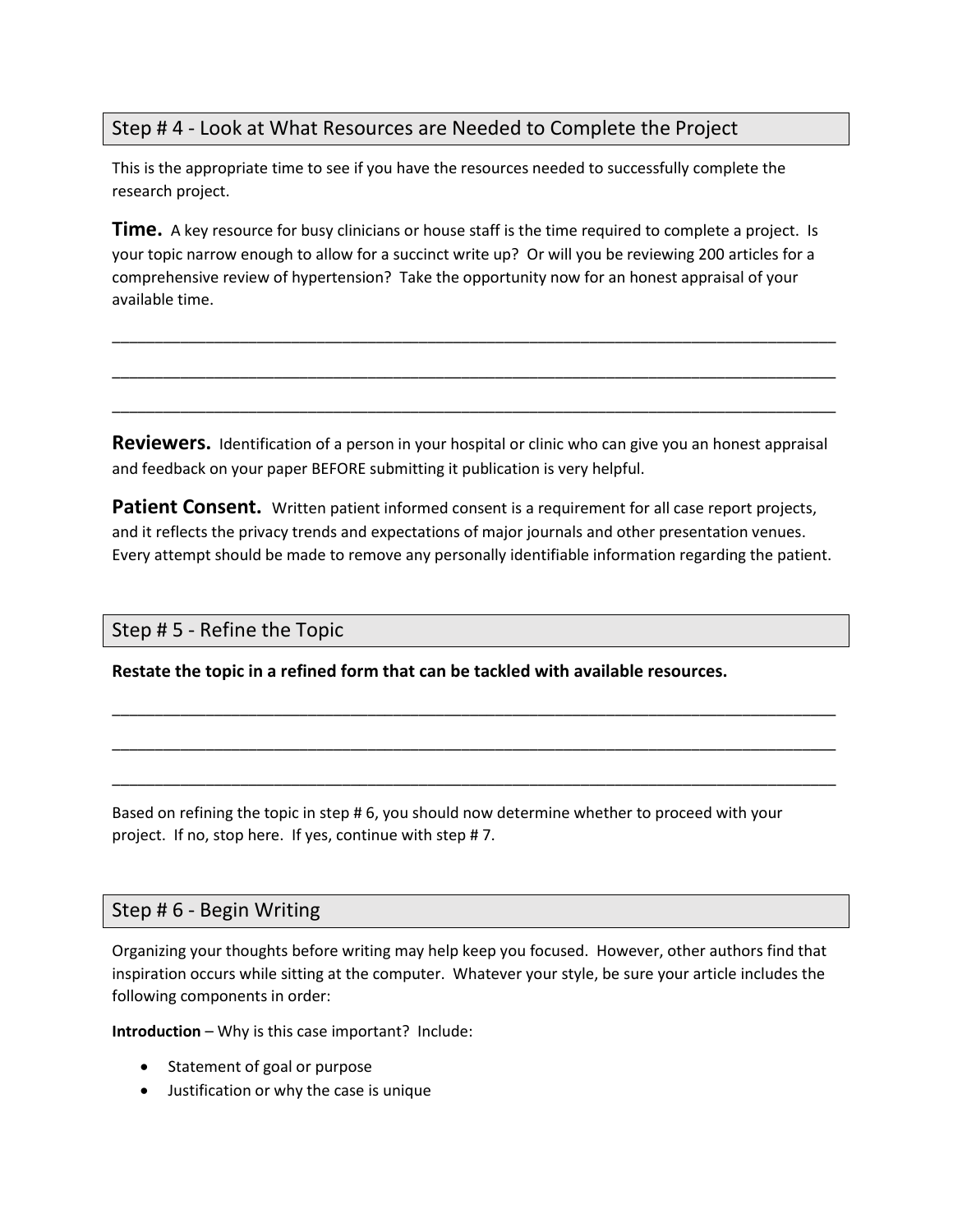• Relevant background to introduce the topic.

**Case** – An account of the case with relevant data. It is:

- BRIEF!
- Chronological
- Relevant. Only include data important to the case.
- Clearly written; avoiding jargon.

**Discussion** – Present evidence regarding uniqueness of your case. Should contain:

- Arguments regarding uniqueness or unexpectedness.
- Additional evidence to support your arguments.
- Review of the medical literature. Summarize extent of search.
- Declare and deal with contradictory evidence.

#### **Scholarly Question** –

- What future research questions does the case report raise?
- Provide at least one scholarly question related to your case.

#### **Conclusion** – What are the implications?

- Concise.
- Possibilities for further study.
- Implications for clinical practice.

### Step # 7 – Stop Writing

After you have finished your first draft, set it aside for a few weeks before beginning the critical revision. Such time renews interest and encourages detachment and objectivity. You are then more likely to read what was actually written and not what you intended to write.

### Step # 8 – Begin Review

A comprehensive review of the style and form of medical writing is beyond the scope of this workbook. However, during the critical revision there are some general principles to follow.

A five-part review may be helpful.

**Initial Review** – The first review is for originality, accuracy and validity. Be sure what you wrote is the truth.

**Organizational Review** – Next review your manuscript for logical organization and coherent development.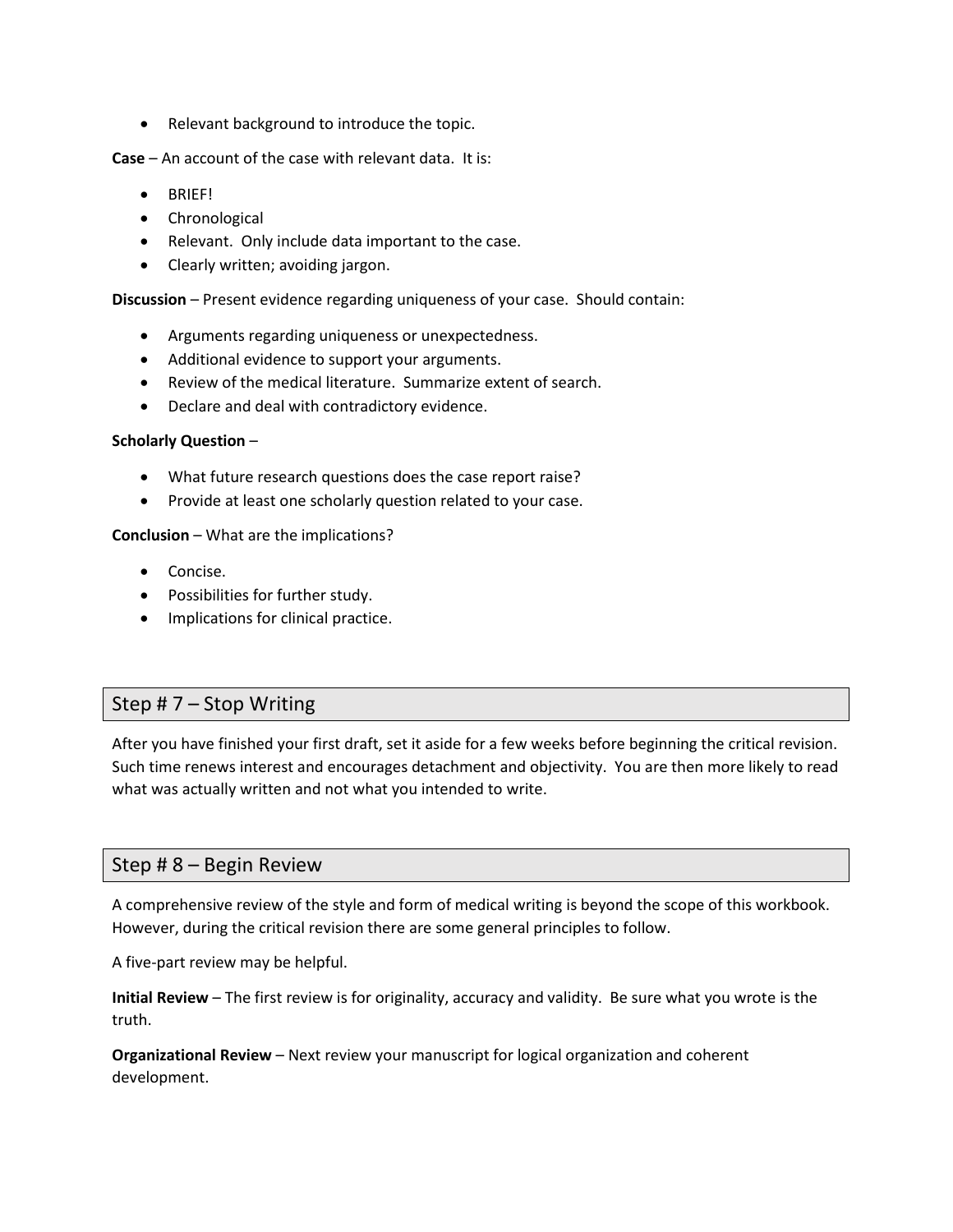**Grammar Review –** This review looks at grammatical integrity of your paper. Make sure it is clear and concise.

**Style Review** – Focus in the stylistic grace, cadence and rhythm and how the paper flows from one section to the next.

**Readability Review** – Your last critique should look at the overall readability of the text.

Attention to the specific criteria on each reading helps to detect flaws in the writing. Reading aloud may also uncover awkward phrases or lapses in logic that are not found with silent reading. Finally, it is critical to invite one or two discriminating associates to criticize your manuscript honestly.

### Step # 9 – Submit Manuscript

Following the information for author section in the journal you previously picked, prepare your manuscript, cover letters and any other forms necessary or follow the instructions for the conference you are submitting your project.

A last-minute check of your manuscript answering the following questions.

#### **Introduction**

- Is the rationale for reporting the case adequately explained?
- Is the rationale for reporting the case adequately substantiated by references?

#### **Case**

- Is the case described adequately?
- Is the case described briefly?
- Is the case described clearly?
- Are results of investigations described adequately?
- Are the results of lab investigations accompanied by normal values?

#### **Discussion**

- Is the evidence to support the author's diagnosis presented adequately?
- Is the evidence to support the author's recommendations presented adequately?
- Are the other plausible explanations considered and refuted?

#### **Scholarly Question**

- What questions does your case report raise?
- What future research questions, policy questions, ethical questions, etc. are raised by your case?

#### **Conclusion**

- Are the implications and relevance of the case discussed?
- Do authors indicate directions for future investigation or management of similar cases.